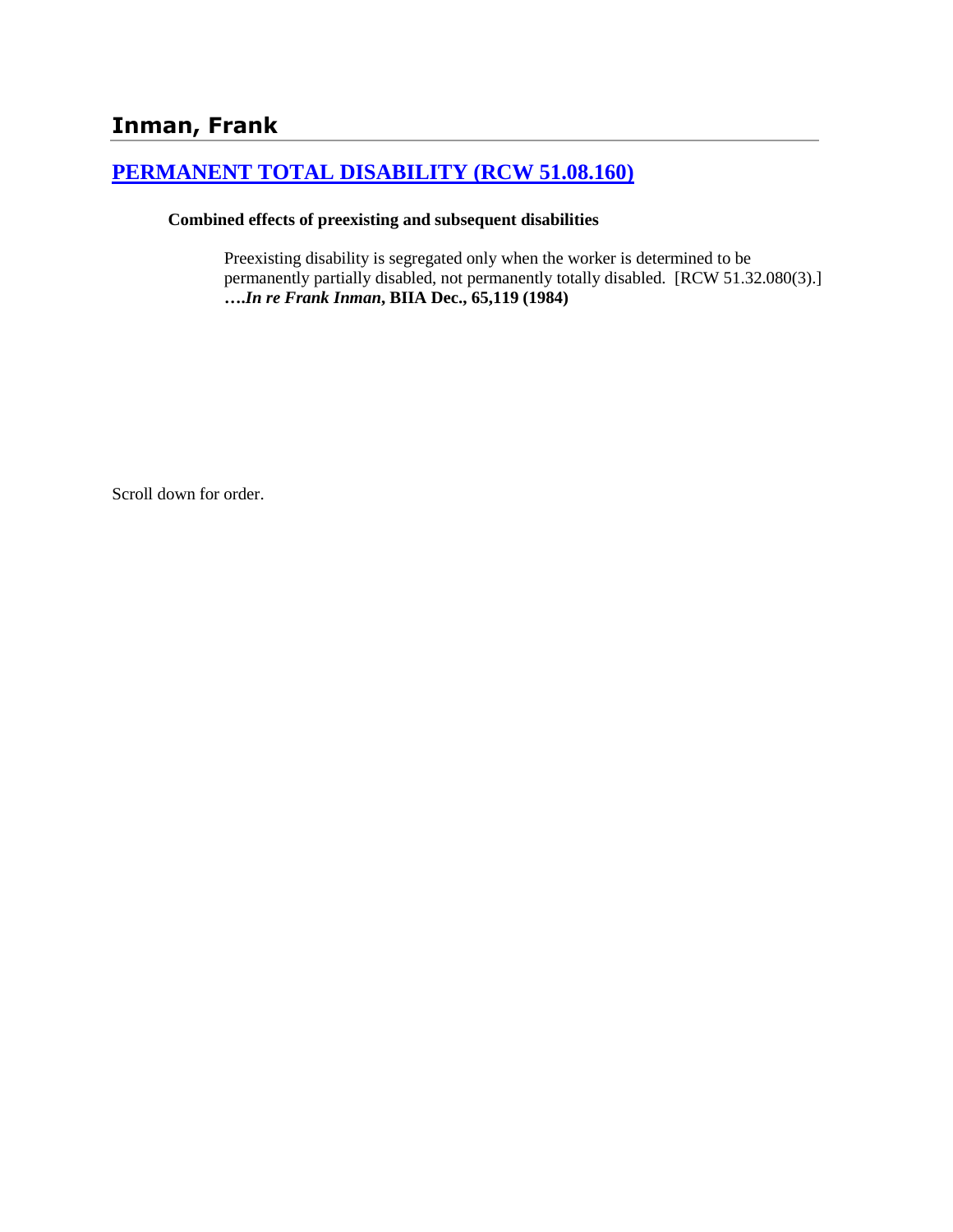#### **BEFORE THE BOARD OF INDUSTRIAL INSURANCE APPEALS STATE OF WASHINGTON**

**)**

**IN RE: FRANK E. INMAN ) DOCKET NO. 65,119**

**CLAIM NO. H-559195 ) DECISION AND ORDER**

APPEARANCES:

Claimant, Frank E. Inman, by Kafer, Good, St. Mary & Mitchell, per Stephen Good

Employer, Summit Timber Company **None** 

Department of Labor and Industries, by The Attorney General per Paula Selis and Meredith Lehr, Assistants

This is an appeal filed by the claimant on June 13, 1983, from an order of the Department of Labor and Industries dated April 15, 1983. The order adhered to the provisions of a Department order dated March 20, 1981 which denied responsibility for a pre-existing condition described as degenerative arthritis of the lumbar spine, and closed the claim with time-loss compensation as paid to December 29, 1980 and no increased permanent partial disability above that paid in Claim No. H-146553. The Department order is **REVERSED** and the claim is **REMANDED**.

## **PROCEDURAL STATUS AND EVIDENTIARY RULINGS**

Pursuant to RCW 51.52.104 and RCW 51.52.106, this matter is before the Board for review and decision on a timely Petition for Review filed by the claimant to a Proposed Decision and Order issued on May 14, 1984, in which the order of the Department dated April 15, 1983 was affirmed.

The Board has reviewed the evidentiary rulings in the record of proceedings and finds that no prejudicial error was committed. Said rulings are hereby affirmed.

## **ISSUES**

The issues presented for resolution in this appeal are:

- (1) Whether Mr. Inman's degenerative spinal osteoarthritis, as it existed prior to the accepted industrial injury of June 29, 1979, has any causal relationship to that injury.
- (2) Whether, as of April 15, 1982, the industrial injury of June 29, 1979 was productive of permanent physical impairment.
- (3) Whether, as of April 15, 1983, the residual impairment from Mr. Inman's industrial injury of June 29, 1979, viewed in light of his age, education,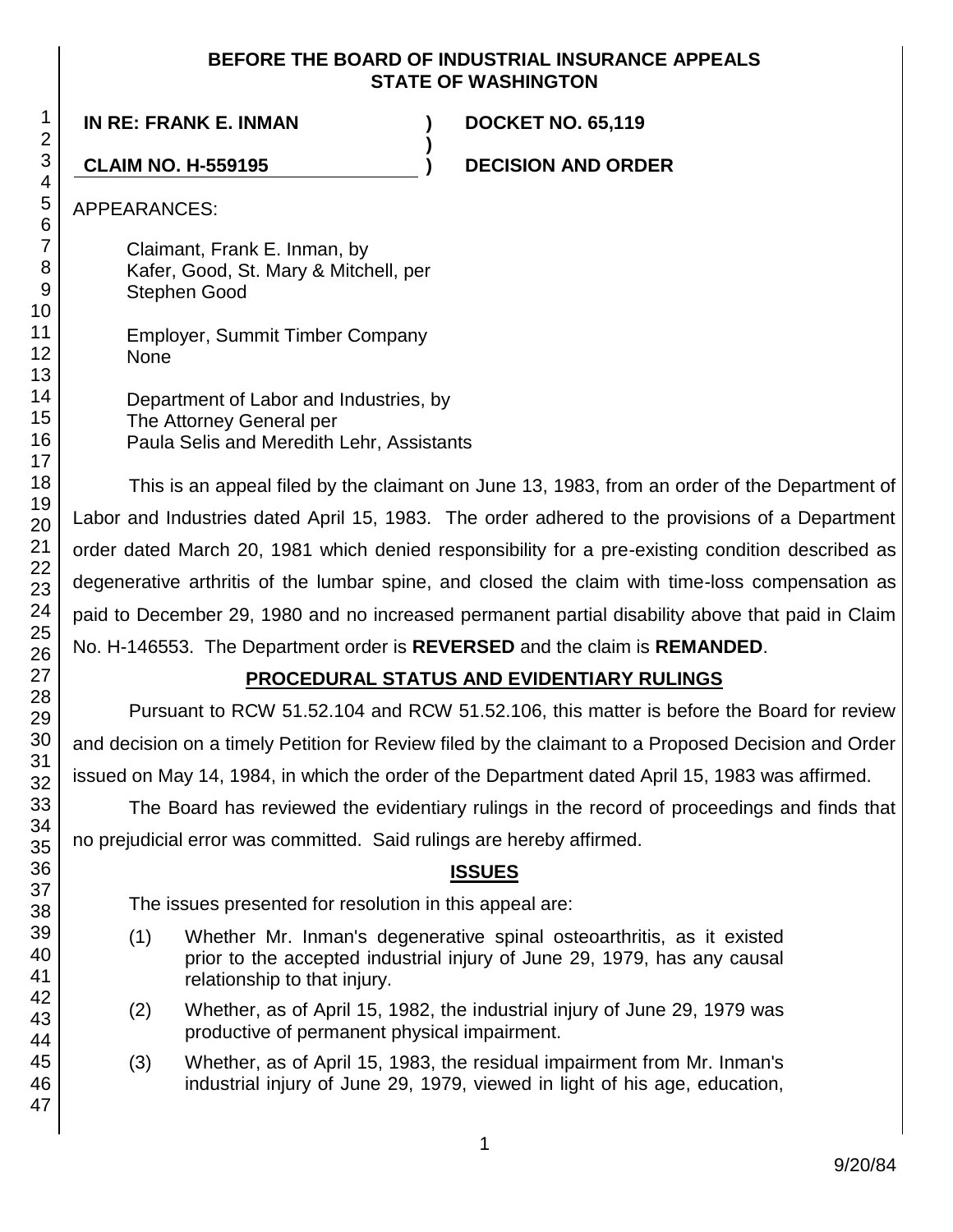training and experience, had combined with the fixed residuals of his five earlier industrial injuries to render him permanently and totally disabled.

#### **DECISION**

The evidence presented by the parties is quite adequately set forth in the Proposed Decision and Order and will not be reiterated extensively herein.

We agree with the proposed determination that Mr. Inman's pre-existing degenerative osteoarthritis condition was both symptomatic and disabling to him prior to the industrial injury of June 29, 1979, and that therefore the condition, in its pre-1979-injury state, is not the Department's responsibility under Claim No. H-559195. Miller v. Department of Labor and Industries, 200 Wash. 674 (1939); Goehring v. Department of Labor and Industries, 40 Wn. 2d 701 (1952); Austin v. Department of Labor and Industries, 6 Wn. App. 394 (1971). The substantial weight of the evidence in this record so indicates.

We also agree that as of the date of the Department's last action closing the claim here in issue the claimant's condition causally related to his June 29, 1979 industrial injury was fixed and medically stationary. Review has been granted because the evidence demonstrates to our satisfaction that such injury increased the claimant's permanent physical impairment, and that this impairment, superimposed upon and combined with the residuals of the claimant's five previous industrial injuries, produced permanent total disability.

We state at the outset that it is clear that Mr. Inman cannot any longer work on a reasonably continuous basis at any job for which he has the education or qualifications. He is 53 years old, has had a heavy labor background, and his second-grade education has not enabled him to read or write. A poor eye for visual detail and reduced sensation in his hands prohibit work requiring finger dexterity. He is not a viable candidate for retraining because of two primary reasons. He has memory problems probably attributable to a head injury, and has virtually no skills transferable to a non-laboring position. The heavy preponderance of the medical and vocational opinion in this record establishes that without retraining, there are no jobs which Mr. Inman can perform continuously. It should be mentioned in this connection that this employer did not offer the claimant a special, tailored job subsequent to the June 1979 injury. cf. Kuhnle v. Department of Labor and Industries, 12 Wn. 2d 191 (1942); Fochtman v. Department of Labor and Industries, 7 Wn. App. 286 (1972); Allen v. Department of Labor and Industries, 16 Wn. App. 692 (1977).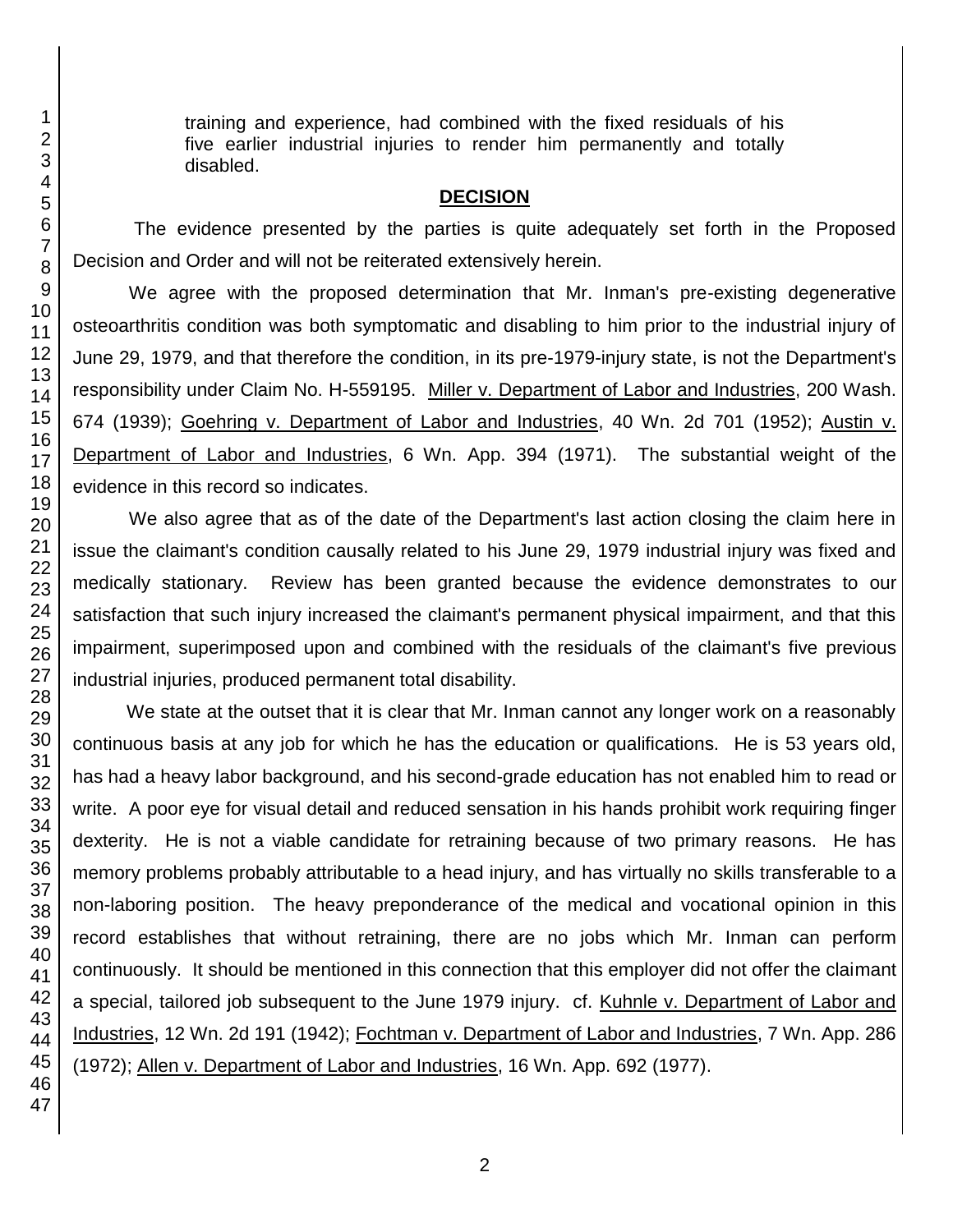Citing Miller, supra, the Proposed Decision and Order concludes that because the claimant's pre-existing degenerative disc disease was symptomatic rather than latent or quiescent prior to June, 1979, the disease is not causally related to his 1979 industrial injury, and Mr. Inman has therefore failed to show he is permanently totally disabled as a result of that injury. It is true that the claimant's active degenerative disc disease, as it existed prior to June 29, 1979, is not causally related to the claimant's latest industrial injury. It is likewise true that if this were a permanent partial disability case, the "segregation" principle set forth in RCW 51.32.080(3) and discussed in Miller (but ultimately rejected under the facts there) would apply, and only the additional permanent low back impairment, if any, would be compensated under the statute. But by the express terms of RCW 51.32.080(3), the segregation principle is not applicable where permanent total disability has resulted:

(3) Should a worker receive an injury to a member or part of his or her body already, from whatever cause, permanently partially disabled, resulting... in an aggravation or increase in such permanent partial disability but not resulting in the permanent total disability of such worker, his or her compensation for such permanent partial disability shall be adjudged with regard to the previous disability of the injured member or part and the degree or extent of the aggravation or increase of disability thereof. (Emphasis supplied)

In a permanent total disability case, if the industrial injury is productive of permanent total disability, albeit even a minor cause, the segregation concept is not applicable (except as to second-injury fund application, see RCW 51.16.120). Rather, the "combined effects rule" discussed in Erickson v. Department of Labor and Industries, 48 Wn. 2d 458 (1956) and Wendt v. Department of labor and Industries, 18 Wn. App. 674 (1977) applies, and the industrial injury is the legal cause of permanent total disability. The Miller court in fact addressed itself to this circumstance. The commonly accepted principle that one "takes the worker as he is" on the date of the injury which evinces total disability is most eloquently set forth at pp. 682-3 of the opinion:

> As we have many times stated, the provisions of the workmen's compensation act are not limited in their benefits to such persons only as approximate physical perfection, for few, if any, workmen are completely free from latent infirmities originating either in disease or in some congenital abnormality. It is a fundamental principle which most, if not all, courts accept, that, if the accident or injury complained of is the proximate cause of the disability for which compensation is sought, the previous physical condition of the workman is immaterial and recovery may be had for the full disability independent of any pre-existing or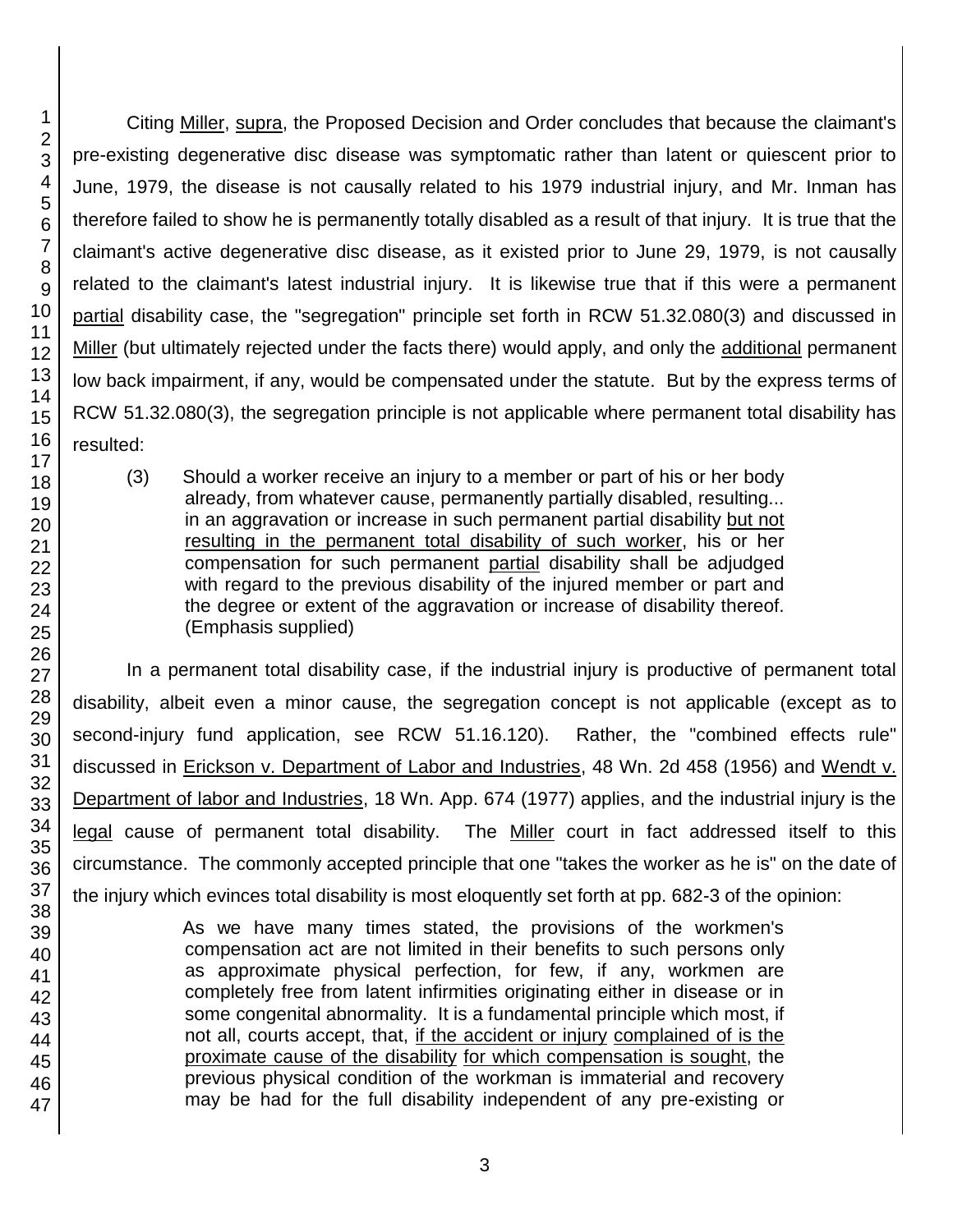congenital weakness; the theory upon which that principle is founded is that the workman's prior physical condition is not deemed the cause of the injury, but merely a condition upon which the real cause operated. (Emphasis supplied)

In this case, then, if the claimant has effectively been removed from the labor market by the 1979 industrial injury, superimposed upon and combined with the claimant's pre-existing disabling conditions (regardless of the causes of those pre-existing conditions), and if but for the effects of the 1979 industrial injury Mr. Inman could have continued working, then under Washington law he is entitled to permanent total disability status. Wendt, supra.

We have decided that Mr. Inman is now permanently unable to perform work for which he is qualified on a reasonably continuous basis. We have also stated that compensation in recognition of that status is appropriate if the subject industrial injury is a proximate cause of the claimant's ultimate inability to work. It remains to decide the proximate cause issue.

When the medical testimony is reviewed and it is observed that it was not until the June 1979 industrial injury occurred that Mr. Inman quit working, we are left with the clear impression that it was the effects of that injury which brought about further deprivation of physical ability which in turn rendered the claimant unable to work. This impression is buttressed by the fact that despite his symptomatic and disabling degenerative spinal osteoarthritis, he had returned to work after each successive previous industrial injury. We view the 1979 industrial injury as the ultimate cause of the claimant's disability in that but for this injury the claimant could have continued working at his then lighter-duty job. Still, it is likewise true that Mr. Inman's pre-existing degenerative osteoarthritis would not have precluded gainful employment but for his six industrial injuries, and it is the combined effects of all six of the claimant's industrial injuries which have effectively finally removed him from the competitive labor market. Wendt, supra.

Based upon the foregoing, and after a careful review of the entire record before us, including the Proposed Decision and Order, the claimant's Petition for Review filed thereto, and the Department's Response to the Petition for Review, we hereby enter the following:

## **FINDINGS OF FACT**

1. On August 16, 1979, the Department of Labor and Industries received an accident report alleging that Frank E. Inman had sustained a low back injury on June 29, 1979, during the course of his employment with Summit Timber Company. By order of August 29, 1979, the Department rejected the claim. A protest and request for reconsideration of the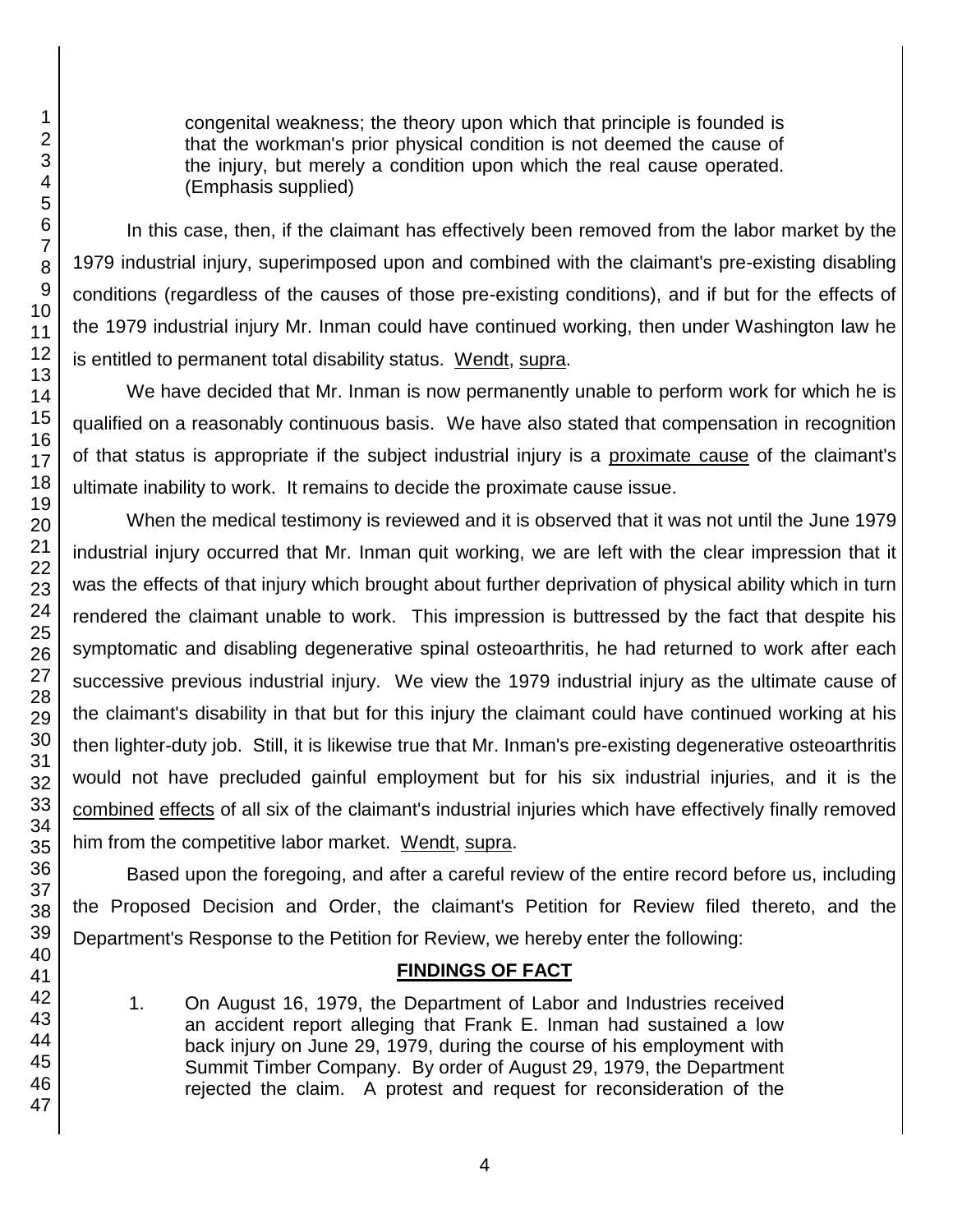Department's reject order was filed on behalf of the employer and on October 4, 1979, the Department set aside its reject order and allowed the claim. By order dated March 20, 1981, the Department denied responsibility for a pre-existing condition diagnosed as degenerative arthritis of the lumbar spine, and closed the claim with time-loss compensation as paid to December 29, 1980, and no increased permanent partial disability award for low back residuals over and above that paid in prior Claim No. H-146553. A protest and request for reconsideration of the Department's March 20, 1981 order was timely filed, and on April 23, 1981, the Department issued its order holding the March 20, 1981 order in abeyance. On May 4, 1982, the Department issued an order adhering to the provisions of its March 20, 1981 order, and on June 11, 1982, the claimant filed a notice of appeal; however, by order dated June 5, 1982, the Department had reassumed jurisdiction of the claim, holding the order of May 4, 1982 in abeyance. On April 15, 1983, the Department issued an order which again adhered to the provisions of its March 20, 1981 order, and on June 10, 1983 a notice of appeal was filed on behalf of the claimant. On July 13, 1983, the Board of Industrial Insurance Appeals issued an order granting the appeal, assigned it Docket No. 65,119, and directed that proceedings be held on the issues raised in the notice of appeal.

- 2. On June 29, 1979, during the course of his employment with Summit Timber Company, Frank E. Inman severely sprained his back while extinguishing a fire in the area of a chipper machine.
- 3. Prior to June 29, 1979, Mr. Inman sustained five separate and distinct injuries to his back during the course of his employment. The injuries occurred on July 30, 1968, June 30, 1971, August 11, 1976, March 1, 1977, and March 19, 1979. The injuries also produced significant permanent impairments in other areas of the claimant's body, including his neck (rigidity and reduced sensation in both hands), head (memory and learning dysfunction), and right hand (reduced manual dexterity).
- 4. As a result of the March 1, 1977 injury to his lumbar spine during the course of his employment as a logger with Summit Timber Company, Mr. Inman missed approximately six months of work and exhibited permanent residuals in his lumbosacral spine and one lower extremity. An application for benefits was filed, and that claim was allowed and assigned number H-146533. The claim was ultimately closed with a permanent partial disability award for low back residuals equal to 30% as compared to total bodily impairment.
- 5. Prior to the year 1979, claimant Inman had developed progressive degenerative osteoarthritis of the lumbar spine. During 1979 prior to June 29, 1979, this condition was symptomatic and required periodic medical treatment, but it did not prevent Mr. Inman from continuing to work at a somewhat lighter job for this employer on a reasonably continuous basis.

1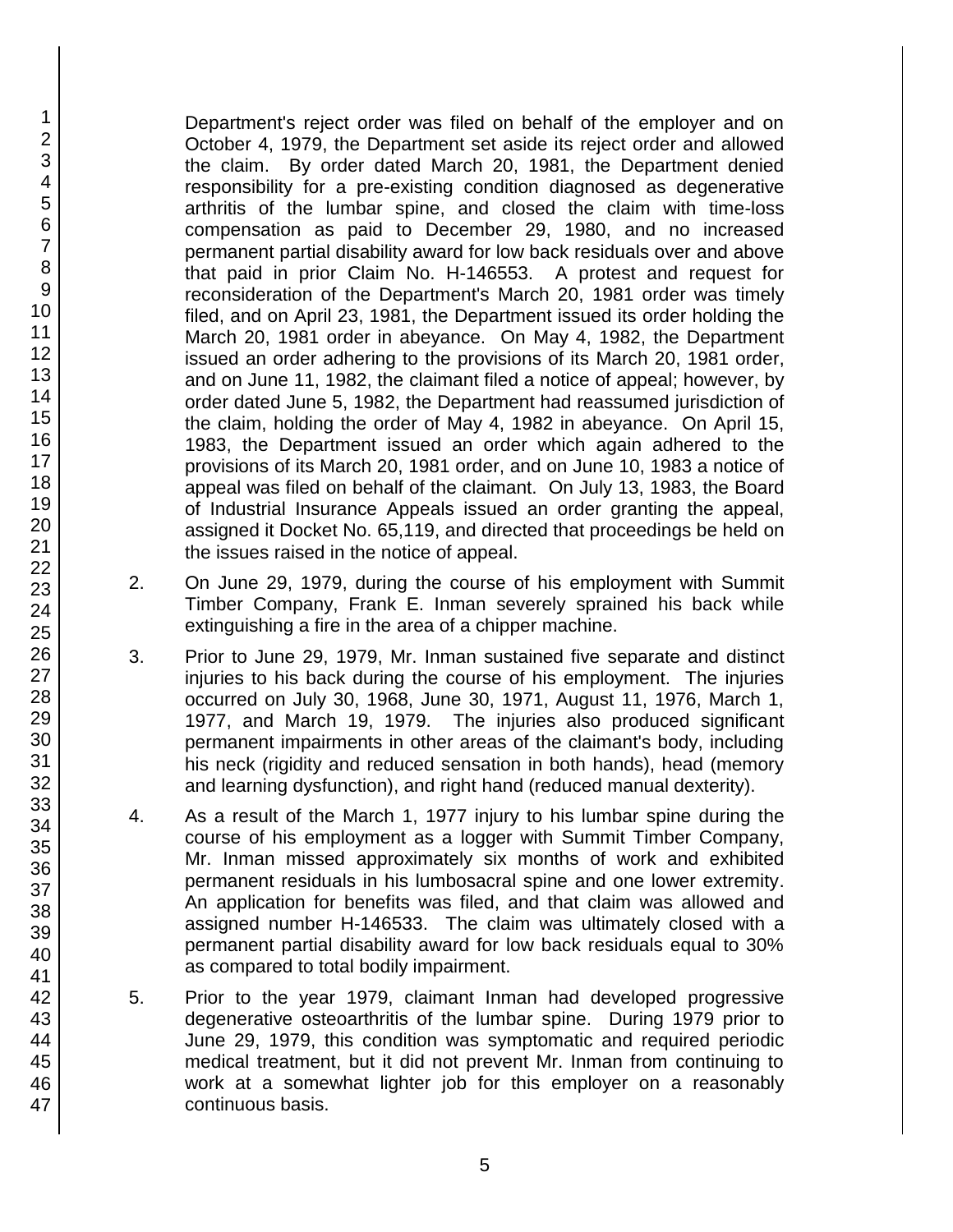- 6. After each of the five injuries sustained by the claimant prior to June 29, 1979, he returned to full-time gainful employment, sometimes at lighter duty jobs.
- 7. As of April 15, 1983, claimant Inman was exhibiting the following abnormalities which did not exist prior to the June 29, 1979 injury that is the subject of this claim: (a) paraspinal muscle spasm, (b) marked tenderness to percussion and palpation across the mid and lower spine, and (c) diminished left patellar tendon reflex. These conditions are permanent, and are causally related to the industrial injury of June 29, 1979, which injury also diminished the claimant's range of low back motion.
- 8. Frank E. Inman is a 53 year old man with a heavy labor background, and his second grade education and subsequent training has not enabled him to read or write. A poor eye for visual detail and reduced sensation in his hands prohibit work requiring fine-finger dexterity. Mr. Inman is not a viable candidate for retraining because of his lack of education, poor learning abilities, memory problems, and an almost complete lack of skills transferable to a non-laboring job. Claimant Inman can no longer perform laboring jobs, and without retraining there are no jobs regularly available in the competitive labor market which he can perform continuously. This employer did not offer Mr. Inman a special job, tailored to meet his severe limitations, subsequent to the June 29, 1979 injury.
- 9. As of April 15, 1983, there was no medical treatment available calculated to either improve the claimant's physical condition or restore him to employability.
- 10. As of April 15, 1983, the permanent residuals of the industrial injury of June 29, 1979, combined with and superimposed upon Mr. Inman's preexisting degenerative spinal osteoarthritis as well as the permanent impairment and loss of function attributable to his five earlier industrial injuries, when considered in light of the claimant's age, education, training and experience, have rendered him permanently unable to continuously perform gainful employment which is within his qualifications and available in the competitive labor market.

### **CONCLUSIONS OF LAW**

Based upon the foregoing findings of fact, this Board hereby concludes as follows:

- 1. The Board of Industrial Insurance Appeals has jurisdiction of the parties and subject matter of this appeal.
- 2. As of April 15, 1983, Frank E. Inman is permanently totally disabled within the meaning of the Industrial Insurance Act. This permanent total disability is due to the combined effects of the permanent residuals of the June 29, 1979 industrial injury, superimposed upon the claimant's